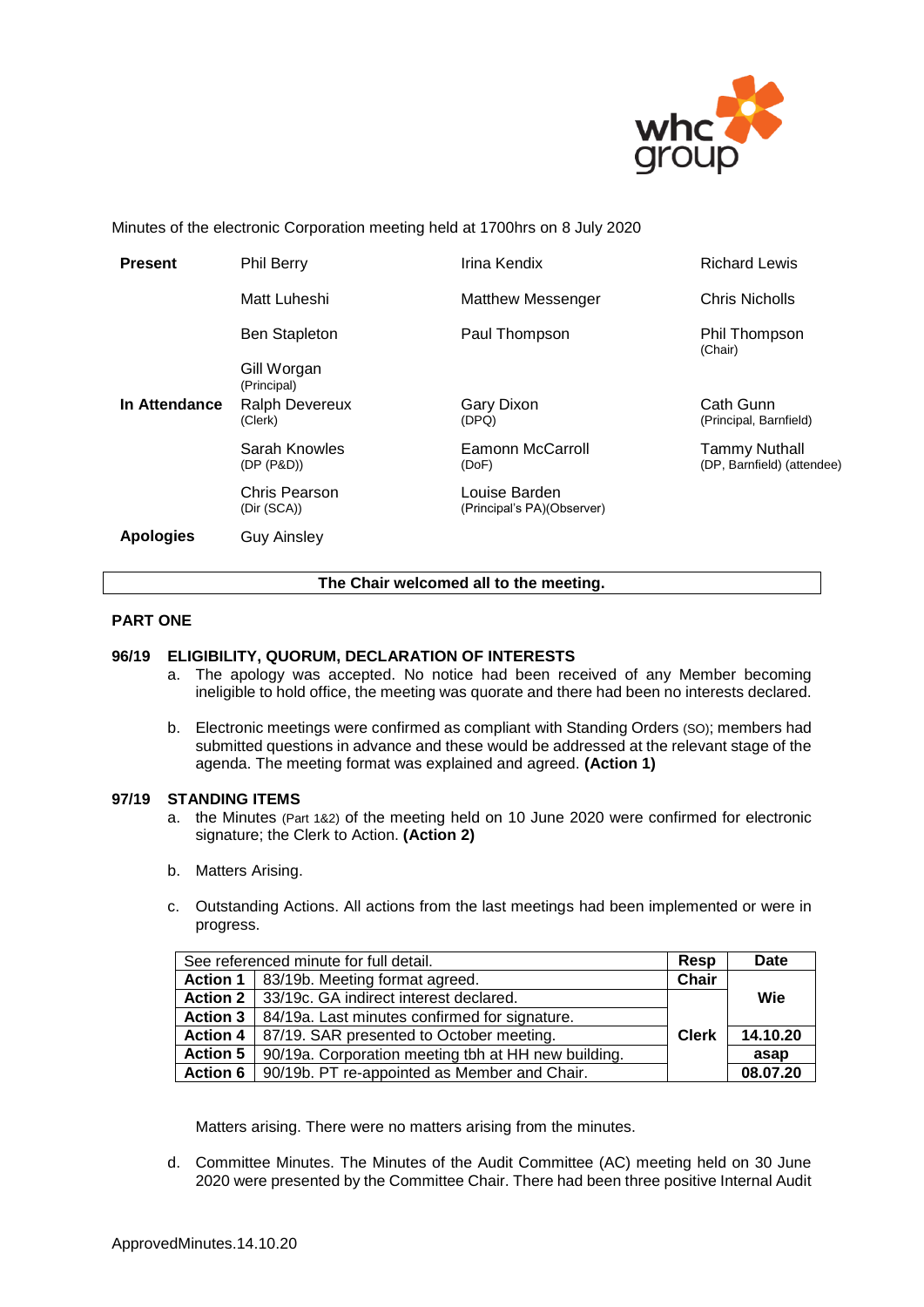Service (IAS) Fieldwork Reports: Procurement (strong assurance), Learner Record (significant assurance) and Governance (strong assurance) and two recommendations for approval: (i) IAS Annual Plan 2020.21; and

(ii) External Audit Plan and associated fee.

Both were approved. **(Action 3)**

- e. Urgent Business. There was no urgent business requested.
- **a. The information was received and noted***.*
- **b. Actions had been identified. (Register 106/19 below)**

# **98/19 PRINCIPAL'S REPORT**

The Principal's report covered detail outside the scope of the agenda, it had been circulated in advance and was received; several points were considered further:

The report didn't include the Dashboard

- a. Capital Projects. Some updates to the report were explained:
	- (i) Bute Street. The Council had completed purchase of the carpark. The "put and call" option agreement with LBC required the College to retain responsibility for stamp duty (£228k);
	- (ii) Kings Langley. Notice had been served to Bellway Homes to complete the sale of the Kings Langley Campus on 20 July;
	- (iii) Hemel Hempstead (HH) Phase 2. Possession of the HH building had been effected on 15 June;
	- (iv) New Bedford Road (NBR) NBR was progressing well and an OJEU compliant pretender document had been published. Further recent meetings had been held with SEMLEP and the bid was being submitted to Ministers for approval. The Corporation would be updated on progress and no agreements would be accepted without approval.
- b. Covid "Catch-up". Funding of £1bn to finance a Covid "Catch up" had been announced. The aim to help young people who had failed to make progress at school during the lockdown; this fund is restricted to primary and secondary schools although the Association of Colleges (AoC) was lobbying Ministers on behalf of Colleges. Local WHC catch up sessions were planned and necessary resources were available within Additional Learning Support (ALS); Student Support (SS); and Learning Facilitators services. Costs were included in the 2020/21 budget - more resources this year to present a more dynamic and targeted service for student needs.
- c. College Collaboration Fund (CCF). A £9m fund to promote sharing of good practice and to support improvement had been established, the aim was similar to the recent Strategic College Improvement Fund (SCIF) which had funded assistance to local colleagues 2 years ago. A CCF bid had been submitted in partnership with Oaklands College; North Herts College; USP College in Essex and West Suffolk College (WSC). WHC already worked closely with other Herts Colleges, which made them logical partners. WSC and USP were particularly strong in digital and online delivery: WSC in terms of content and USP in terms of technology. Particularly useful in relation to WHC plans for future parallel class and remote delivery.
- d. Higher Education (HE) Student Numbers. Possibility of financial losses through fewer university applications in the coming year had prompted worries that use of attractive placement offers would unfairly attract students and consequently "student number controls" had been introduced. This was positive for WHC since incentivisation to attend University would not be unfairly introduced.
- e. FE Commissioner. A letter from the FE Commissioner (16.06.20) was attached and noted.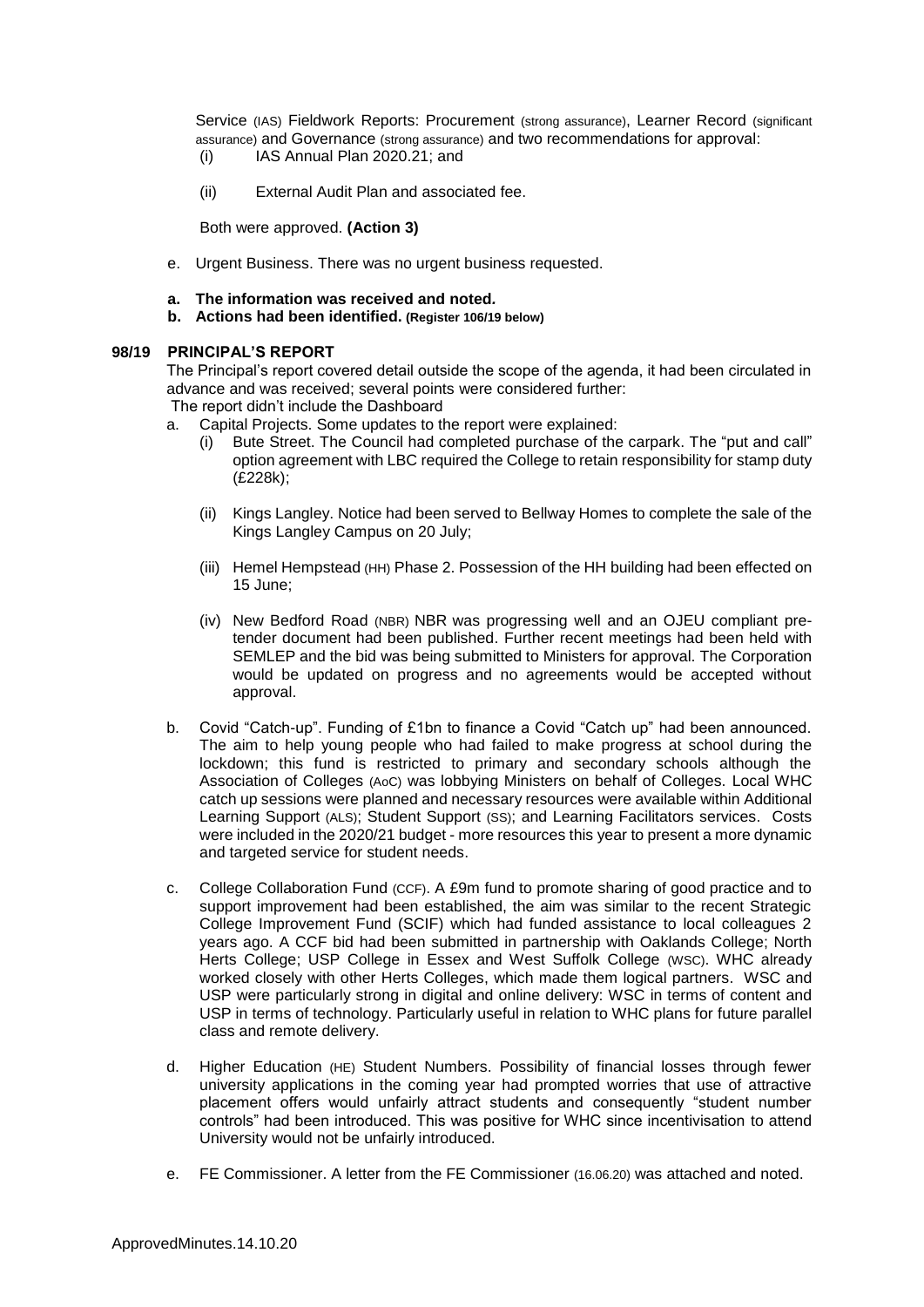- **a. The information was received and noted***.*
- **b. Actions had been identified. (Register 106/19 below)**

# **99/19 COVID OPERATIONAL IMPACT**

WHC and BC generally re-opened to some students on 15 June although the BC Nursery had done so on 1 June. Official guidance had been applied and firm safety measures for distancing, cleanliness and hygiene were in force. Teaching and Learning (T&L) continued to be provided for students still working remotely and strong engagement continued. A significant number of apprentices had now returned to work "off furlough" and those absent were reducing every week. Currently 130 apprentices remained on furlough; the majority within 'low risk' sector areas, for example: 76 in Construction & Engineering and 23 in Hairdressing. For the few in 'high risk' areas such as leisure/hospitality, increased support, advice and guidance had been made available. Enrolments for the coming year were surprisingly robust but how that would translate into numbers through the door could not be predicted. Plans for the large scale opening in September had been established, together with some anticipatory contingency procedures. Arrangements for delivery included a mix of class and online delivery prompted both by the self-evident success of the remote option, but largely by the "bubble" student separation requirements. Some elements which required cross-college mixing would default to the remote option, notably English and Maths (EAM) and some vocational delivery. Generally, the plans were welcomed as comprehensive, practical and well-rounded; they were endorsed. The dedicated Covid Risk Register (attached), amended as requested to show the status of mitigating action was considered; changes from the last meeting included a reduction in both security arrangements, recognising greater occupancy and Legionella since water management arrangements had been restored.

# **The information was received and noted***.*

# **100/19 HUMAN RESOURCE (HR) ANNUAL REPORT**

The annual HR report was considered and discussed. The team comprised appropriately qualified members complemented by external specialist support as and when required. Policies were reviewed regularly to ensure relevance to strategy. Personal information was collected sensitively and stored securely and new processes to ensure fair and even-handed treatment of employees were under development. Effective succession planning contributing to the low turnover rate and recruitment processes including effective "on-boarding" were being continually developed. Levels of both short term and long term absence continued to decline year on year through the team working proactively with managers to monitor absence levels and in supporting timely return to work. There were no significant trends in reported absence type, with short term absence being attributed to Cold/Flu/Virus. Performance Management was effective and a high standard of training and development was established and was integral to the appraisal process (personal objectives set & reviewed) and monitored throughout the academic year. Gender pay, equality and diversity and wellbeing remained a high priority. Exit interviews were not well attended; this was an area that should be improved, particularly around the structure of the feedback and subsequent use. There were other routes to provide feedback, such as the Staff Voice Forum; Open Questions sessions in Webinars and Governor visits. The latter could be particularly rewarding, for example a recently departed member would complete learning walks and engage staff in informal discussions and feed back to the Corporation. All present members were urged to undertake such opportunities. **(Action 4)** Consideration was given to emerging elements for the coming year; there were plans to improve Equality and Diversity, in line with increased expectations due to recent events and new processes, such as blind recruitment. Implementation of revised 'Covid-19' home-working and well-being policies would ensure that the increased number of people working from home were doing so safely, efficiently and effectively. A more positive feature of the crisis is that the expected high unemployment may increase interest in teaching, particularly in those traditionally challenging specialisms such as construction. Additionally, the College has secured a (£54k) grant from the Education and Training Foundation that can be used to attract individuals from industry.

- **a. The information was received and noted***.*
- **b. Actions had been identified. (Register 106/19 below)**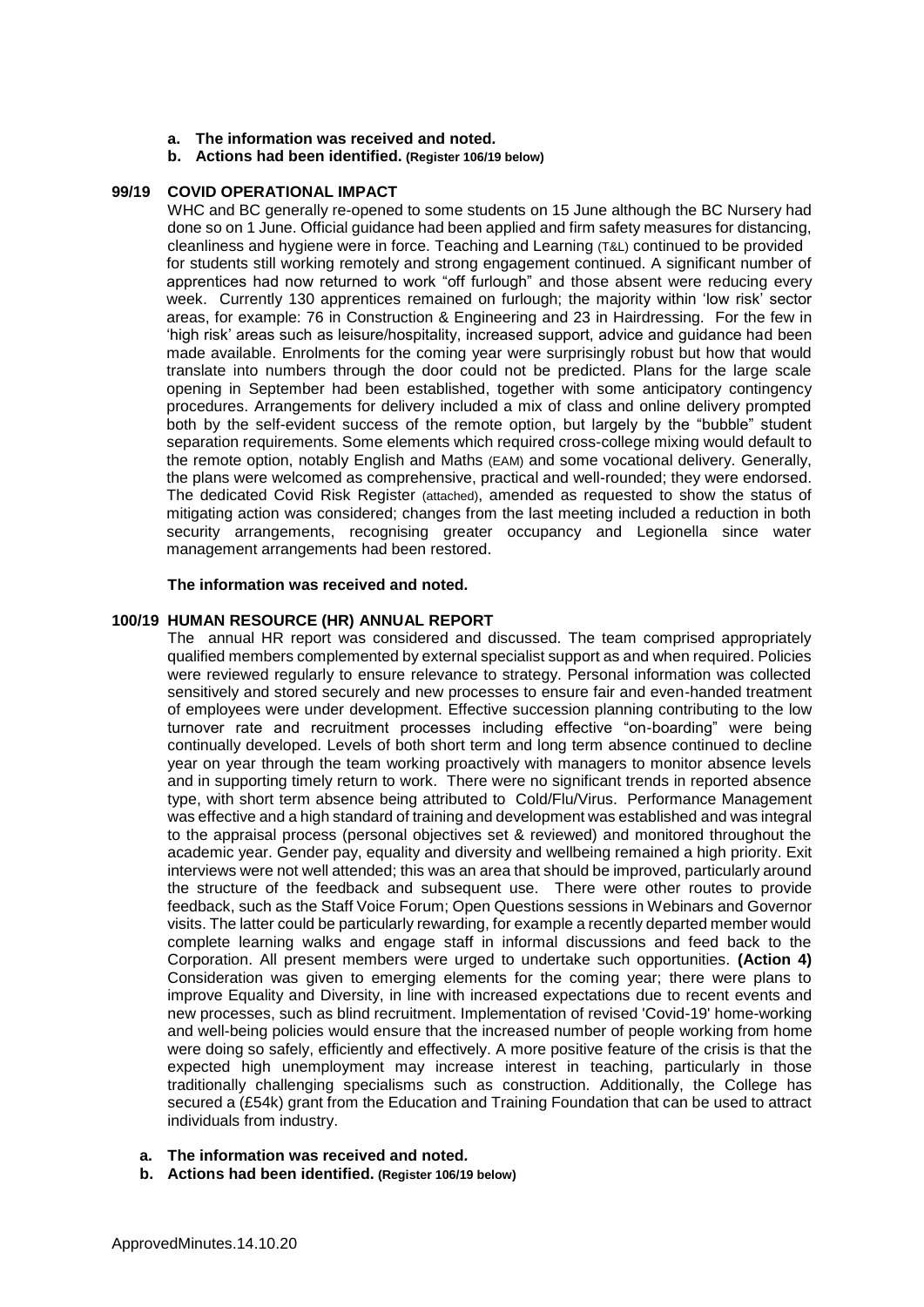### **101/19 RISK REGISTER**

Risk Register (RR). The RR had been updated as required by the current Risk Management (RM) Policy and the revised version had been scrutinised and discussed by the AC. The document comprised:

- a. a "High Level" WHC RR together with a separate and detailed RR (Appendix 1); and
- b. three "special/specific RR (HH/BC Redevelopments and Covid-19).

Risk information would be regularly scrutinised by the Committee: "High Level" each term and the Full Register annually; two new risks had been added to the "High Level" summary: c. 5.3. Safeguarding process vulnerability during lockdown; and

- 
- d. 8.10. Self-isolation for College staff.

A full summary of the RR had been tabulated, the information compared the detail reported at the last meeting with that in today's report; the Register had also been discussed, welcomed and confirmed by the AC. The latest versions of the Hemel Hempstead and Barnfield Campus Redevelopment RRs were at Annexes 2 &3 respectively; the latest Covid specific version was at Annex 4 and had been considered in 99/19. The effect of a possible recurrence of Covid-19 "second wave" was discussed, the initial plan had been amended by a comprehensive action (lessons learned) log, which had been diligently recorded throughout the lockdown and management was confident in this area.

# **The information was noted and received.**

# **102/19 GOVERNANCE**

- a. Meeting Schedule. The final version of the meeting schedule including start times and location was considered and approved. **(Action 5)**
- b. Business Plan. The Business Plan for the coming year, which would ensure consideration of necessary key strategic, operational and legal matters. The Plan was not exhaustive and remained flexible to allow for changed circumstances. In accordance with the Code of Good Governance for English Colleges a specific Complaints Report would be added or the detail included in a relevant report. **(Action 6)** Two additional annual reports had been included: (i) Equality and Diversity (E&D) tbd in June 2021; and
	-
	- (ii) Sub-Contractor Performance tbd in Dec 2020 & July 2022.

The Plan was approved.**(Action 7)**

- c. Regulatory Documents. Governance Documents were considered annually.
	- (i) Annex C, the Scheme of Delegation would be aligned with Financial Regulations, and amended to "new contracts, over £250k (or over £100k if the contract was not subject to competitive tender or quote)" to seek Corporation approval.
	- (ii) the Code of Conduct at Annex E was based on the Eversheds template issued in 2016, there had been no significant changes and it was agreed for inclusion; and
	- (iii) Annex F Code of Good Governance for English Colleges included a model statement for non-adoption of the HE Remuneration Code, this was to explain to the Office for Students the HE Regulator that the WHC Group had adopted the alternative FE version.

With these amendments incorporated the Regulatory Documents were approved. **(Action 8)**

**a. The information was received and noted***.*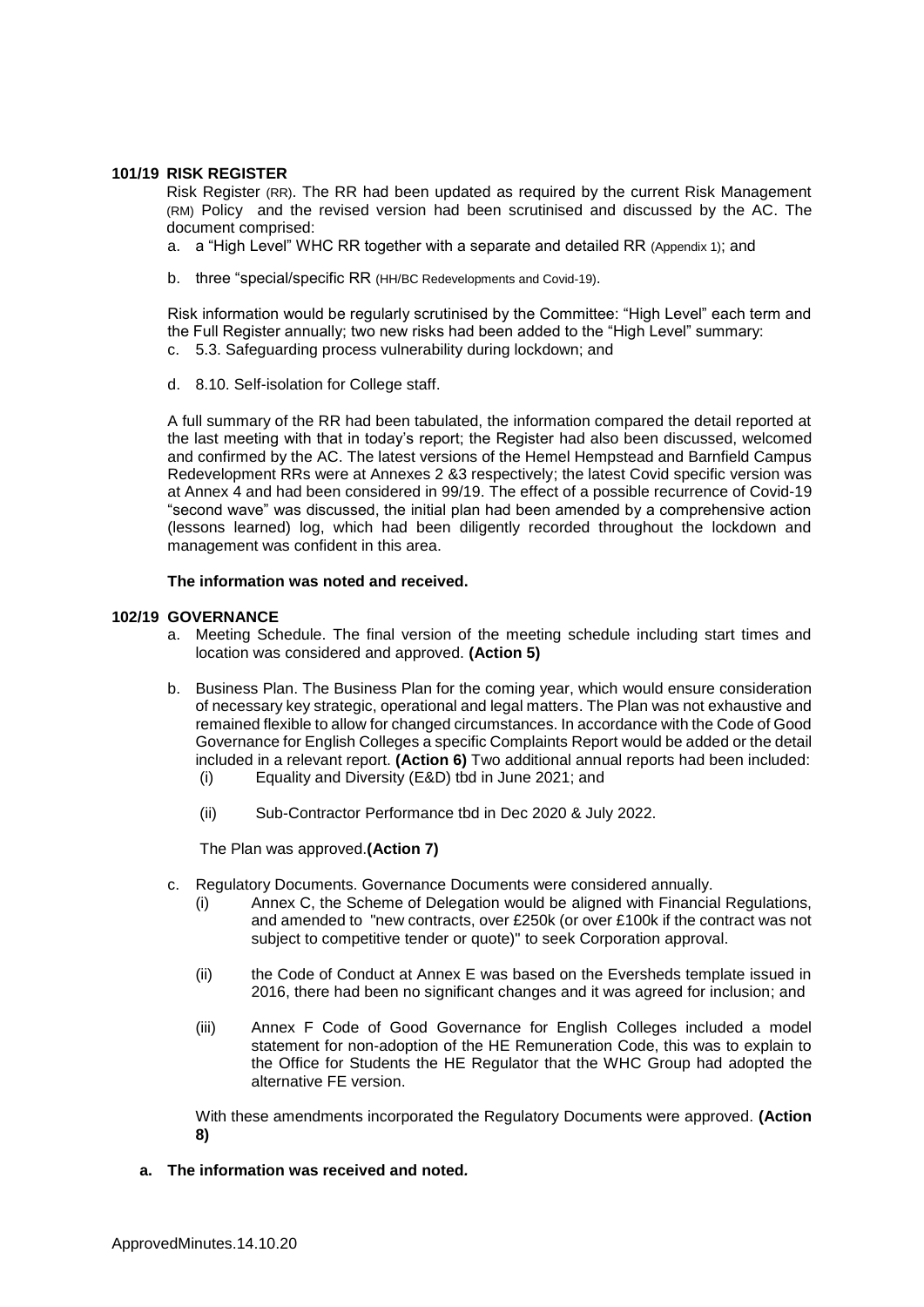#### **b. Actions had been identified. (Register 106/19 below)**

#### **103/19 MEMBERS**

- a. The Chair of the Search and Governance Committee explained that the Committee had met earlier that day and interviewed Jason Smith, contact with him had been brokered by Chris Pearson (Dir (SCA)) through his liaison activities with Barnfield College; in line with the normal process Jason had met the Corporation Chair and they had informally discussed the general role and expectations for a member of WHC Group Corporation. Jason appeared to have the necessary attributes to strengthen the knowledge base of the Corporation and to better the FE Commissioner's guidance for at least two accountants in the membership and accordingly he was invited to meet the Committee. After an excellent interview, members unanimously recommended that he should be appointed for an initial appointment of 2 years. That recommendation was approved and Jason would be invited to the next Corporation meeting. **(Action 9)**
- **a. The information was received and noted***.*
- **b. Actions had been identified. (Register 106/19 below)**

#### **104/19 URGENT BUSINESS**

There had been no urgent business requested.

#### **105/19 DATE OF NEXT MEETING**

The next meeting would be at 1700 on 14 October 2020; members noted that a special September meeting may be required.

#### **106/19 ACTION REGISTER**

| See referenced minute for full detail. |                                                          | Resp         | Date |
|----------------------------------------|----------------------------------------------------------|--------------|------|
| <b>Action 1</b>                        | 96/19b. Meeting format agreed.                           | <b>Chair</b> |      |
| <b>Action 2</b>                        | 97/19a. Last minutes (10.06.20) confirmed for signature. | <b>Clerk</b> |      |
| <b>Action 3</b>                        | 97/19d. Internal & Audit Plans approved.                 | <b>DoF</b>   | wie  |
| <b>Action 4</b>                        | 100/19. Members urged to meet and exchange with staff.   | <b>Chair</b> |      |
| <b>Action 5</b>                        | 102/19a. Meeting Schedule 2020.21 approved.              |              |      |
| <b>Action 6</b>                        | 102/19b. Complaints detail to be reported.               | <b>DDPD</b>  |      |
| <b>Action 7</b>                        | 102/19b. Business Plan 2020.21 approved.                 | <b>Chair</b> | asap |
| <b>Action 8</b>                        | 102/19. Regulatory Documents conditionally approved.     | <b>Clerk</b> | wie  |
| <b>Action 9</b>                        | 103/19. JS appointed for 2 years.                        |              |      |

Ralph Devereux (Clerk) for Phil Thompson (Clerk) (Oct 16, 2020 10:43 GMT+1) [Ralph Devereux \(Clerk\) for Phil Thompson \(Clerk\)](https://eu1.documents.adobe.com/verifier?tx=CBJCHBCAABAAvXV5ZTj3NLMjZ7kZxA7yIjjK5G-vvDwS)